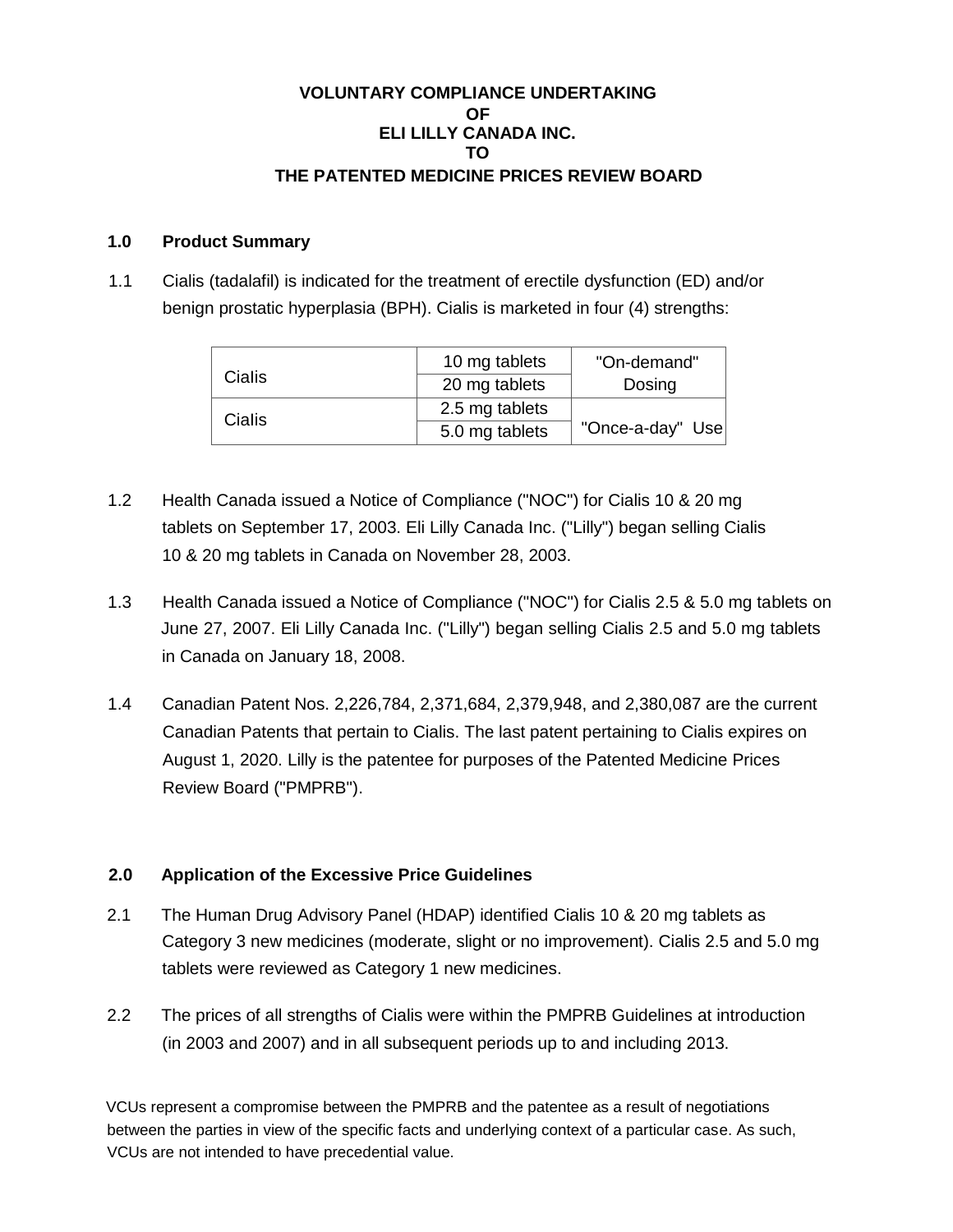2.2 In 2014, the National Average Transaction Prices (N-ATPs) of three strengths of Cialis (5 mg, 10 mg and 20 mg) exceeded their respective National Non-Excessive Average Prices ("N-NEAP") by amounts that triggered the investigation criteria; the N-ATP of the 2.5 mg strength exceeded the Guidelines by an amount that triggered the investigation criteria in 2015. As of December 31, 2015, cumulative excess revenues totalled \$8,329,915.78.

VCUs represent a compromise between the PMPRB and the patentee as a result of negotiations between the parties in view of the specific facts and underlying context of a particular case. As such, VCUs are not intended to have precedential value.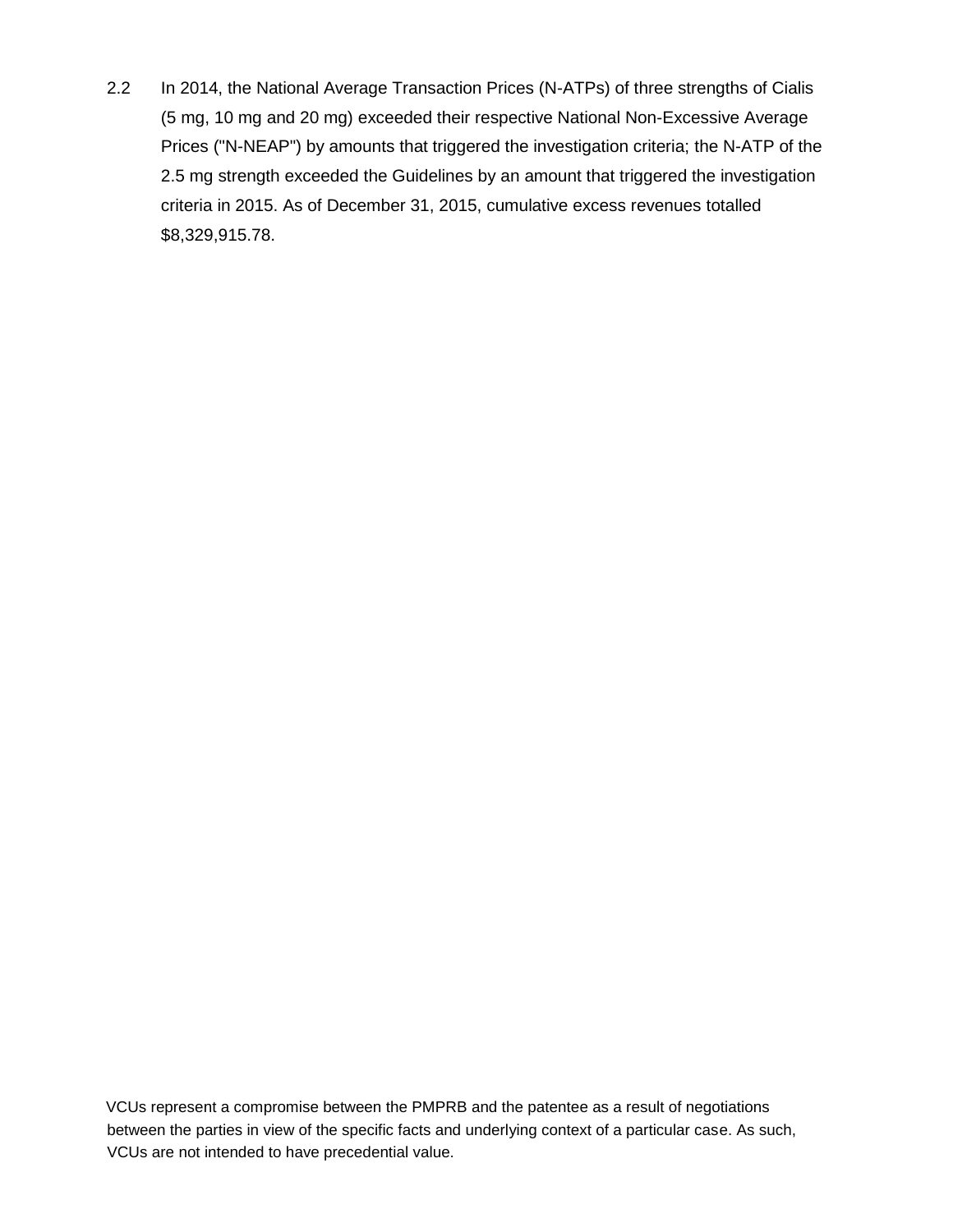#### **3.0 Position of the Patentee**

3.1 This Voluntary Compliance Undertaking (VCU) constitutes no admission by Lilly that the prices of Cialis are or were at any time since the date of first sale of the medicine excessive for purposes of the *Patent Act.*

# **4.0 Terms of the Voluntary Compliance Undertaking**

In order to comply with the Guidelines, Lilly agrees to undertake the following:

4.1. To agree that the National-Non-Excessive Average Prices (N-NEAP) of Cialis are as follows:

| <b>Strengths</b> | 2014      | 2015      | 2016      |
|------------------|-----------|-----------|-----------|
| $2.5 \text{ mg}$ | \$3.9858  | \$4.0416  | \$4.0400  |
| 5 <sub>mg</sub>  | \$4.0311  | \$4.0875  | \$4.1661  |
| $10 \text{ mg}$  | \$13.1854 | \$13.3700 | \$13.6240 |
| $20 \, mg$       | \$13.6772 | \$13.8687 | \$14.1345 |

- 4.2 To ensure the 2016 N-ATPs of all strengths of Cialis do not exceed the 2016 N-NEAPs outlined in 4.1 above.
- 4.3 To offset the cumulative excess revenues received by Lilly by further reducing the 2016 N-ATPs for all strengths of Cialis below their respective 2015 N-NEAPs.
- 4.4 To offset any remaining excess revenues at the end of the July 1 to December 31, 2016 period, by making a payment to Her Majesty in right of Canada, within 30 days of receiving Board Staff's notification of remaining excess revenues calculated based on the semi-annual price and sales data filed by Lilly, as required by the Patented Medicines Regulations, and the 2016 N-NEAPs set out in 4.1.1above.
- 4.5 To ensure that the prices of all strengths of Cialis remain within the PMPRB's Guidelines in all future periods in which Cialis remains under the PMPRB's jurisdiction.